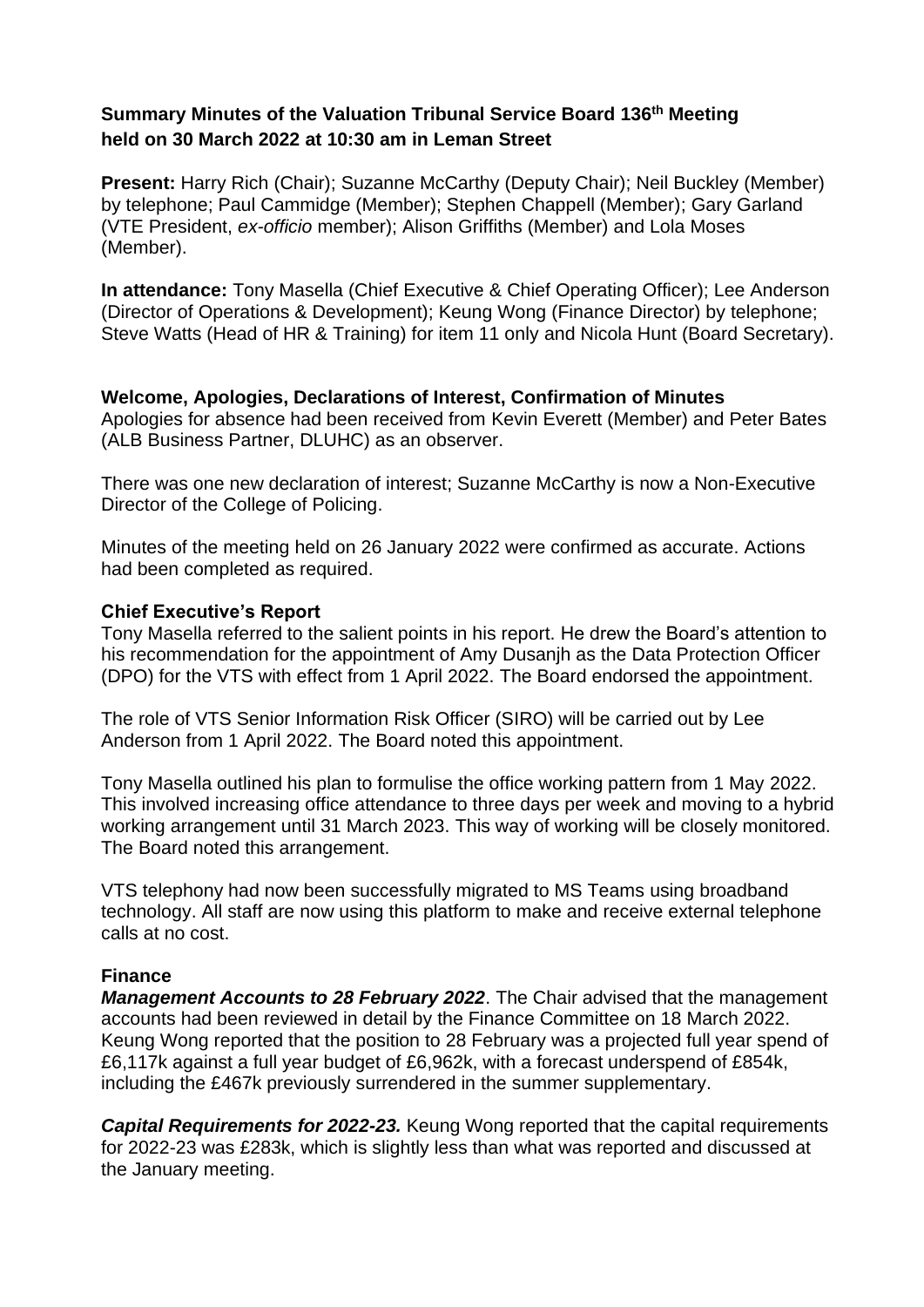## **Risk Management**

**Strategic Risk Register**. There are currently nine risks on the Strategic Risk Register, categorised as follows: three red, two green and four amber. No further risks were identified. The Board noted the risks.

#### **Matters for Approval**

**Budget 2022-23.** The Finance Committee reviewed the final budget for 2022-23 in detail and recommended that the Board approve it for submission to the sponsoring Department. It showed a total resource funding of £7.1m, made up of £3.3m pay; £1.9m non-pay and £283k capital. It is slightly higher than the version discussed during the January meeting due to the AME valuation being increased because of the actuaries estimation of support and funding; it was noted this is purely an accounting adjustment. The main difference compared to the previous version is the pay budget assumptions to reflect a higher cost of living award to address the current economic situation and timing of recruitment. The Board approved the 2022-23 budget**.**

*Business Plan 2022-23.* Tony Masella advised that the Department had approved the Business Plan as presented. The Board approved the Business Plan for publication.

*Stakeholder Management Policy.* The policy presented identified stakeholders, the levels of engagement with each group and provided a high level benchmark. Lee Anderson explained while these tasks are currently carried out it is not clearly demonstrated, by creating an action plan, monitoring and reporting, stakeholder engagement will be more transparent.

*Board Standing Orders.* The updated Board Standing Orders was circulated for review. Several further amendments were suggested, the Board approved the Standing Orders subject to the agreed amendments.

*Board Ways of Working.* Minor amendments had been made to the document; Tony Masella invited the Board to make any further comments. The Board approved the revised Ways of Working.

*Code of Conduct.* Minor wording and formatting changes had been made to the document. The Board was invited to make further comments; the Board approved the Code of Conduct.

## **Operations and Programme Update**

**Performance/KPI data.** Lee Anderson referred in particular to the RAG Status Report. This showed similar performance to what had been seen quarter by quarter, but it was noted this was not the year end position because some figures will not be finalised until a month after year end once all decisions have been cleared. There are still issues around the timelines for dealing with CT appeals and cases resolved at the first time of listing. The figure for clearances at the first time of listing was still impacted by a significant number of cases postponed due to COVID.

## **Action Plan to Engage Current and Future VTE Members**

Tony Masella recognised the current way of working by VTE Members was not reflected in the current Determination of Allowances Order, but this is outside of the VTS's control. He presented a paper setting out some practical ideas that could be put in place internally to potentially encourage members to engage and requested further thoughts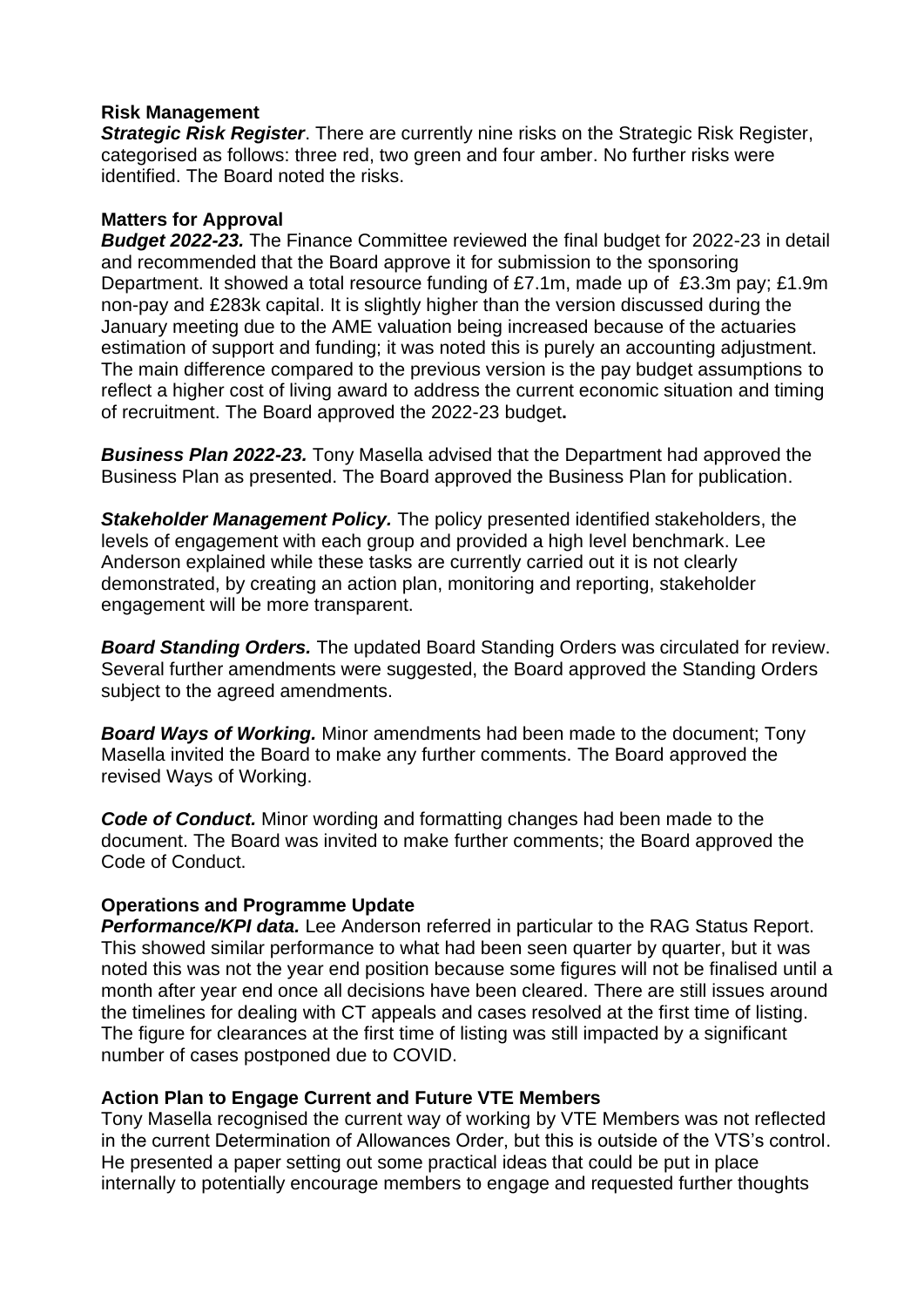from the Board to assist him in finalising an action plan. Once finalised Tony will discuss the action plan with the sponsoring Department.

The organisation was presently relying on the goodwill of circa 60 of the 135 VTE Members, and heavily reliant on some to sit two to three times per month. This would not be sustainable in the long run.

#### **Member Recruitment Process Review and Proposals**

The Chair thanked Tony Masella for the paper which described the challenges of the current process and set out a potential way for future recruitment, informed by the recent internal audit field work on member recruitment, which received substantial assurance. This report referenced that the current process is not the responsive recruitment vehicle the VTE requires. It was recognised that any departure from the current process would require support for legislative change. The Board was in agreement that the recruitment of the VTE President and Vice-Presidents should remain with the JAC, but the non-paid part of the VTE Membership should be recruited under a non-JAC process.

## **Council Tax Appeals Heard on Papers Update**

CT appeals heard on papers was fully discussed at the last meeting during which the Executive was asked to take the matter forward. The focus is ultimately to provide the VTE with control over determining when appeals can be heard on papers. It was suggested that CT invalid appeals would be the ideal type of case to be heard on papers due to validity being the only issue for consideration.

#### **Review of the HR Strategy Action Plan**

Steve Watts was invited to provide an update to the Board regarding the action plan on the HR Strategy published on 1 April 2021. He referred to the salient points and reported on the successes and progress delivering the objectives over the past 12 months and the challenges ahead.

## **Chair's Report**

The Chair informed the Board that Alex Skinner, DLUHC, was moving onto a new role and his replacement will be in post in the near future.

#### **VTE President's Report**

The President had nothing further to add to what had already been discussed during the meeting.

## **Committee Updates**

*ARAC Draft Minutes.* The draft minutes from the meeting on 28 March 2022 were previously circulated. The Board had no further comments to make.

*ARAC Assurance Report.* The ARAC Assurance Report had been circulated. The Board had no comments to make.

*Finance Committee Draft Minutes.* The draft minutes from the meeting on 18 March 2022 were previously circulated. The Board had no further comments to make.

*Finance Committee Assurance Report.* The Finance Committee Assurance Report had been circulated. The Board had no comments to make.